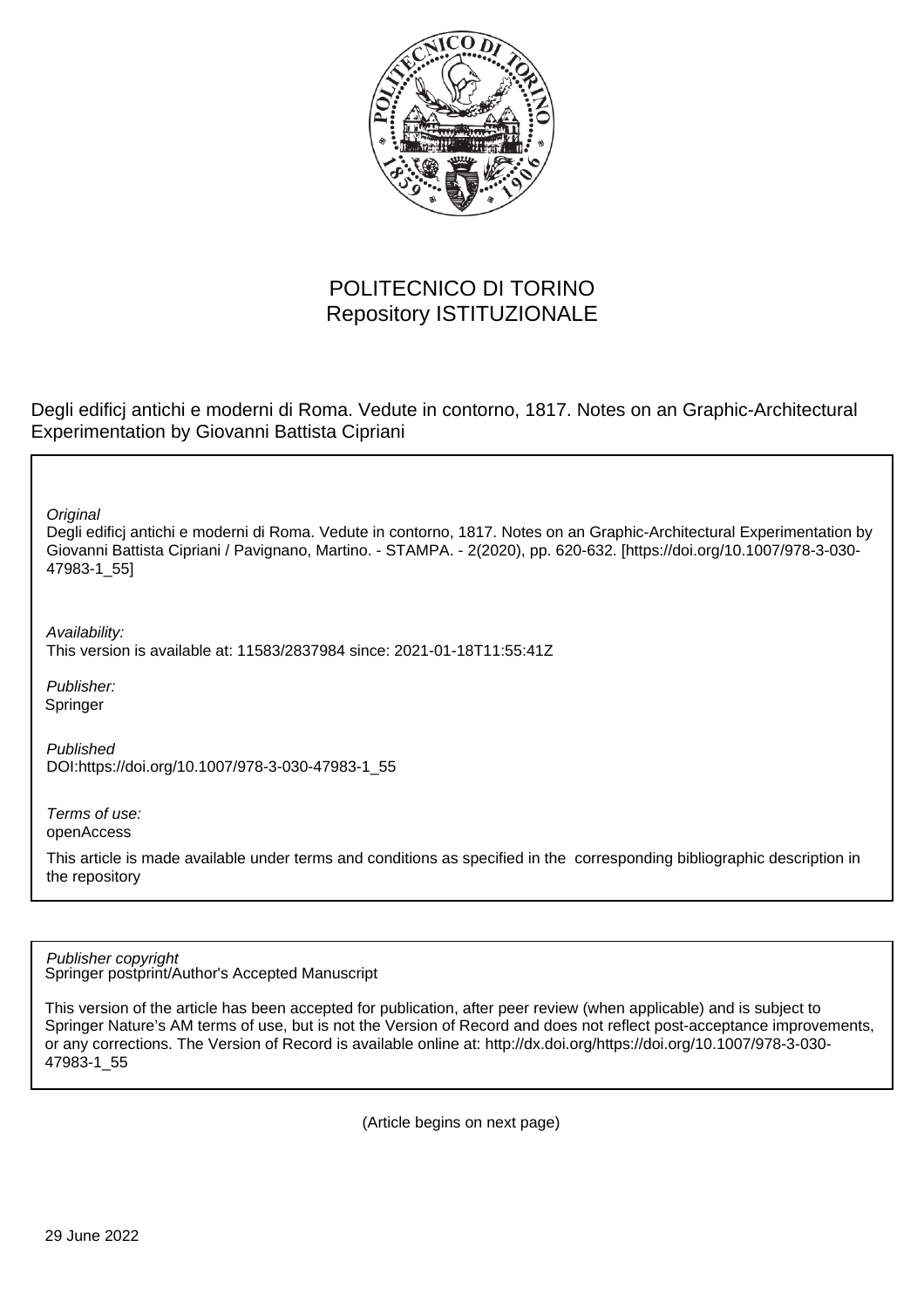# *Degli edificj antichi e moderni di Roma. Vedute in contorno***, 1817. Notes on an graphic-architectural experimentation by Giovanni Battista Cirpiani**

Martino Pavignano<sup>[0000-0002-3657-0983]</sup>

Department of Architecture and Design, Politecnico di Torino, Torino 10125, IT martino.pavignano@polito.it

**Abstract.** The contribution proposes a critical analysis of some architectural engravings by Giovanni Battista Cipriani, Sienese architect, draftsman and engraver, working in Rome between the 1780s and 1830s. In particular, I related, by means of engravings as visual language, Cipriani's graphic production '*in contorno*' (outline drawing) - representing classical and modern Roman architecture, published in the 1810s - to the figurative experiences by the French painter Bénigne Gagneraux and the English sculptor John Flaxman, both in Rome around 1792. A 'formal' link is therefore hypothesized, highlighting Cipriani's originality from the point of view of the architectural representation for the communication of artifacts and deviation from the communicative paradigm promoted in Rome in that period, still strongly influenced by the striking visual outcomes of Giovani Battista Piranesi.

Cipriani emerges as an experimenter of a communicative practice drawing its origin from the consolidated practice of architectural drawing and from the debate on the supremacy of drawing between the arts. In this sense, Cipriani can be highlighted as an ideal anticipator of the much more famous works by Paul-Marie Letarouilly, as well as a simplifier of the visual code aimed at popularizing architectures as an extreme graphic-visual reworking of the cultural trait of neoclassicism.

**Keywords:** Giovanni Battista Cipriani, *vedute in contorno*, outline, Bénigne Gagneraux, John Flaxman

## **1 Introduction**

Drawing, intended as the graphic expression of an intellectual practice of representation which involves the mind and the hand, has always been one of the main linguistic tools of the visual communication of Architecture and, since the earliest times, many efforts have been made to make its results reproducible, at most for widen the diffusion of the messages conveyed [1]. Over time, we witnessed the multiplication of opportunities that allowed us to «arouse those *stimuli* and those communicative opportunities that extended the practice of representation [and therefore of Drawing] to all human activities, especially those relating to the use of image, both as a qualified objective of aesthetic communication/information and as a design tool for all sorts of artefacts» [2].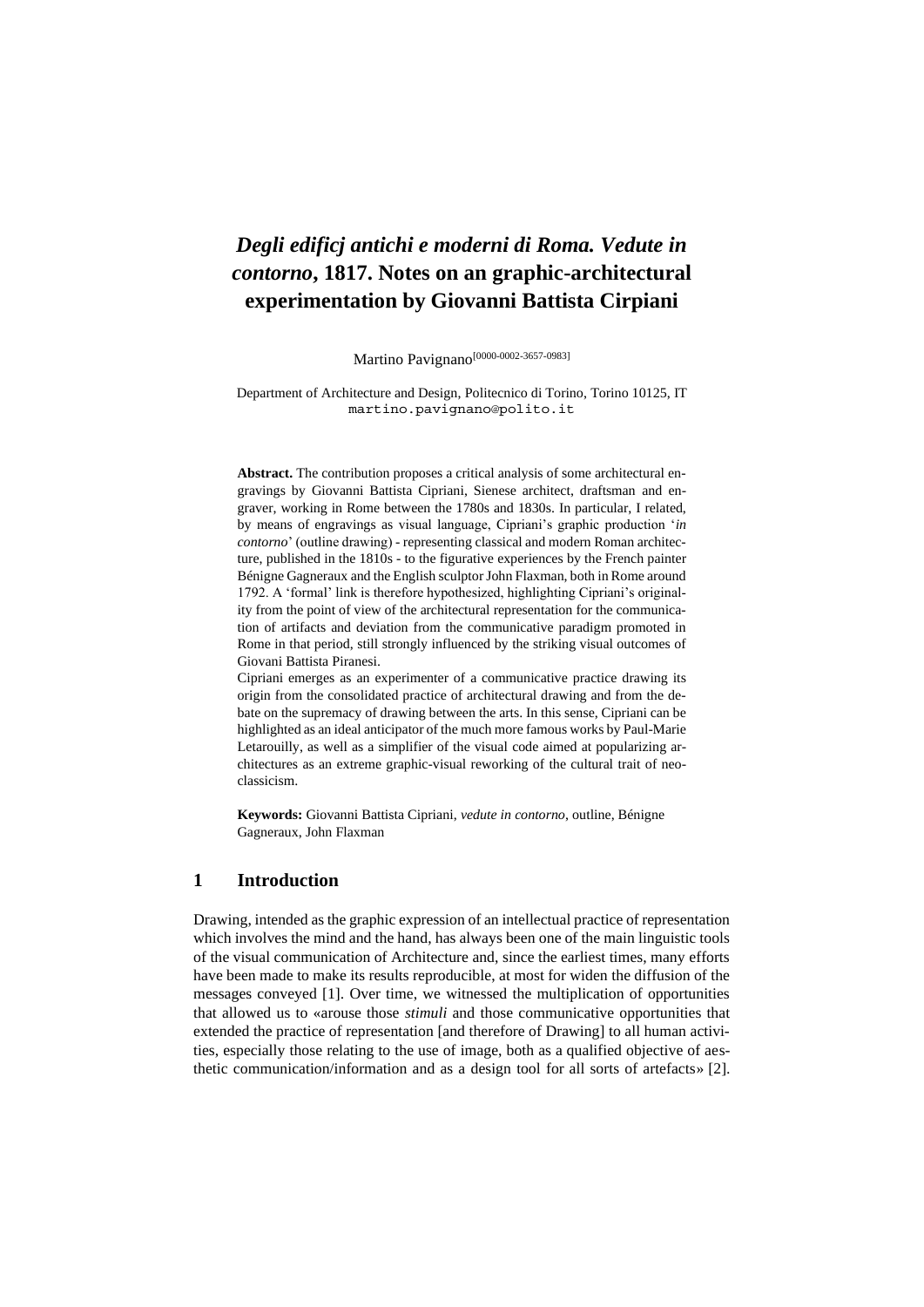This primary led to the birth of the various techniques of reproduction of graphic messages by means of printing (xylography, etching, lithography, etc.) [3].

The research exposes the results of part of my doctoral thesis related to the analysis of the collection of prints *Degli edificj antichi e moderni di Roma. Vedute in contorno*, by the architect, draftsman and engraver Giovanni Battista Cipriani (hereinafter GBC), published in Rome, starting from 1817 (Fig. 1a, b).



**Fig. 1.** Frontispieces of the two volumes of *Vedute in contorno*: **a.**, vol. 1, f. 1r; **b.** vol. 2, f. 2r.

This set of small *vedute* is an example of technical and formal innovation in architectural representation addressed to the communication of buildings and environment, in the light of the possible influences (also by means of concordant dates and places) of the French Bénigne Gagneraux and the Englishman John Flaxman on the subject of representation of subjects in pure outline (*trait*, outline).

#### **2 Giovanni Battista Cipriani (1766-1839)**

Born in Siena, 1766, GBC devoted himself to fine arts and started his studies at Giuseppe Silini's atelier (Sienese sculptor and architect). In the early 1780s, he moved to Rome in order to continue his studies with the architect Giuseppe Palazzi, by winning the prize in memory of Marcello Biringucci and Giulio Mancini [4]. GBC's sketchbooks preserved at BiASA confirm its presence in Rome at least starting from 1784. From 1790 he was «half scholar» of the philosopher Leonardo De Vegni [5]. In the same period, he met the architect Giandomenico Navone, with whom he was the author of the *Nuovo Metodo*, Rome 1794 [6]. Possibly, GBC studied engraving and etching at Raffaello Morghen's atelier, together with his brother Galgano or, at least, by gaining indirect experience from him [7]. GBC was also a member of the architect and art historian Francesco Milizia's salon, gathering many intellectuals and artists [4]. GBC worked with Milizia for drafting the first full set of illustrations for *I principj di architettura civile*, published in Rome by Salomoni with the title *Indice delle figure relativi ai principj di architettura civile di Francesco Milizia* in 1800 [8]. As far as is known, GBC never took part in the composition or re-signification of a built artefact,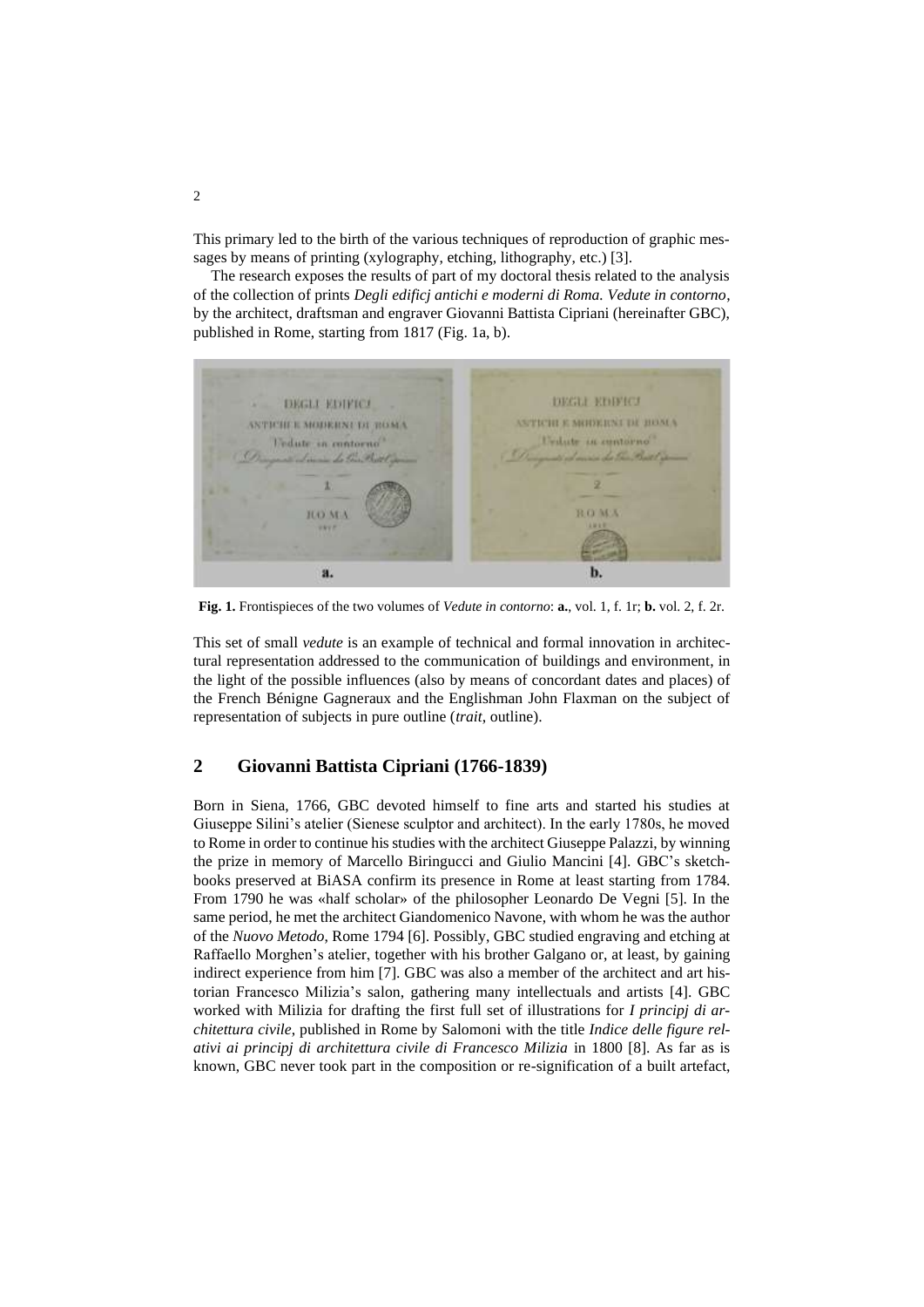on the other hand he dedicated his career to applications of what we could now name as indirect survey, not in the sense of a set of operations mediated by an instrument other than the 'meter' for direct survey, but as a result of careful critical observation of other authors' representations of architectural artefacts. In the same time, he worked on a continuous comparison between his perceptual survey and such graphical sources [9].

During his career, he frequently put himself at the service of that branch of Architecture dedicated to the study, representation and communication, also for explicit educational purposes. In this regard, it is necessary to say that in the last decades of the 18th century, a new focus on training tools was developed in Rome, whose cultural environment was dominated by studies and comparisons on the fine arts related to drawing [10], in order to provide architects and architectural students with up-to-date didactic tools.

Among his works, that often reproduced the works developed by other famous architects and draftsmen, for example Antoine Desgodetz and Julien-David Le Roy [4] among all, the originality of the aforementioned *Vedute in contorno* have to be highlighted for originality. Furthermore, it should not be forgotten that GBC was used to publish his original books almost always in «*commodo sesto*» («comfortable sesto») [11]. This was for two reasons: to be able to «easily study» on such volumes and to offer the reader affordable products. Within this paper I do not enter within the graphic production of GBC's notebooks and manuscripts, that were already the subject of some studies by Bentivoglio [12] [13], Debenedetti [4] [14], Pasquali [5], Olschki [15] and that I analyzed in my doctoral thesis [16]. Sample Heading (Forth Level). The contribution should contain no more than four levels of headings. The following **Errore. L'origine riferimento non è stata trovata.** gives a summary of all heading levels.

## **3 Cultural context and visual preludes**

The graphic production of GBC is very vast. Here I propose a critial analysis of the volumes *Degli edificj antichi e moderni di Roma*. This collection is characterized by the absolute clarity and linearity of many of the representations produced by mean of etching, as well as by their particular, almost experimental visual outcome. For such reasons, GBC can be defined as an experimenter in the field of graphics for architecture, configurator of new visual hypotheses on the use of the sign as formalized graphic track  $[15]$ .

Here, the analysis of the graphic value of the linear component of the drawing is required, by framing it in its theoretical debate of the second half of the eighteenth century. Winckelmann in his *Gedanken über die Nachahmung der griechischen Werke in der Malerei und Bildhauerkunst* (1755) established a completely new and original relationship between History and Nature (in a strict relation to Art), by linking the concept of 'beauty' to History and not just to an Idea. In 1786, in his text *Principi del disegno* [18], Raffaello Morghen underlined the importance of drawing, to be understood as the highest and purest expression (also visual) among the Arts, specifying how it was easier (for him) to understand Nature by means of other artists' representation of it, rather than by Nature itself [19].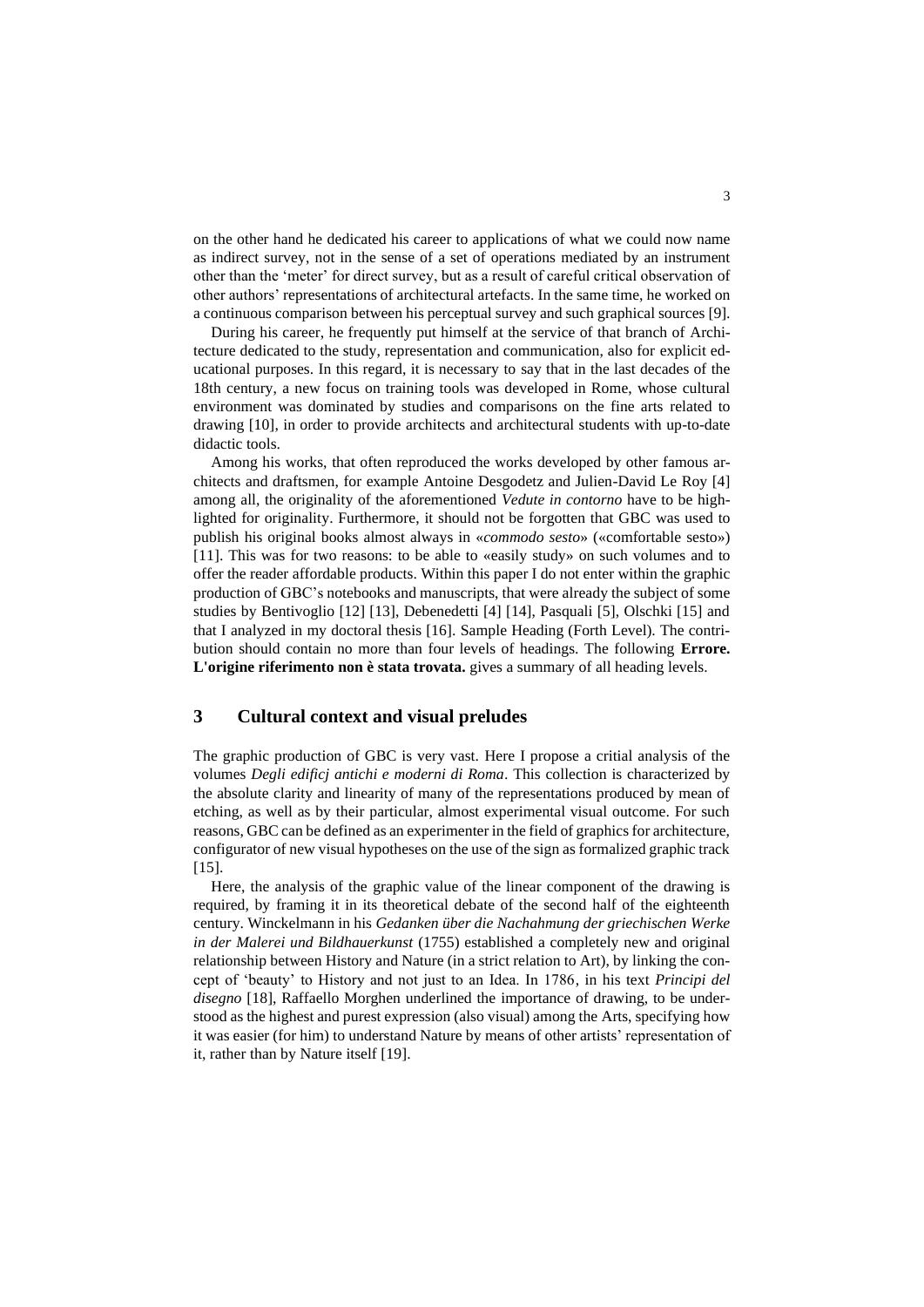Without forgetting the graphic typology of the illustrations of Winckelmann's work – mostly illustrated with linear and outline drawings – a few years later, in 1792, the German writer Karl Philipp Moritz argued that «as it happens in our thought, the 'cultivated' spirit loves order, light, clarity, so, in the Art, what is well ordered, what is easy to observe and to understood without effort, must necessarily come first over what is intricate, enveloped, bulky» [19]. In other words, and with the ultimate aim of recovering the original purity, he intended to elevate the Antiquity to be a model of a clear and linear thought [19].

Furthermore, in the 1790s, artists and etchers working on new editions of classical literature, such as Hesiod, Omero, Aeschylus, began to reconsider the pre-classical art in order to create new illustrations for these works. This debate was mainly developed in the artistic, non-architectural field: in a sense, it followed the best known legend on the origin of painting, reported by Pliny the Elder (in the first century BC) [18] and by Athenagóras (in the second century BC) [21]. It such myth the concept of outline drawing is already exposes since painting originated by the act of tracing the projected shadow of a man on a wall; in this way the Corinthian girl Diboutades obtained the *silhouette* of her lover [22], who was leaving for the war, in order to preserve his visual memory [23].

#### **3.1 Bénigne Gagneraux (1756-1795)**

Born in Dijon in 1756, Gagneraux was trained as a painter within François Devosge's *Académie de peinture et sculpture*. With the sculptor Alexandre Renaud, Bénigne Gagneraux was the first winner of the scholarship banned in 1776, thus having the possibility of moving to Rome (where he had already been in 1774) to continue his studies as a *pensionnaire* of Burgundy. Just like that of his colleagues in the *Académie Royale*, Gagneraux's Roman training included visits to churches, monuments and important art collections (Albani, Borghese, Farnese, Ludovisi, Mattei, etc.) while drawing, copying and verifying the ancient and the modern masters (Raffaello, Carracci, etc.) [24].

At the same time, he devoted himself to numerous activities, including the graphic reproduction of ancient statuary elements for Francesco Piranesi (in 1781) [25]. In 1784, thanks to him, Gagneraux became the official 'art supplier' of Gustav III, King of Sweden [26]. In this way, the French artist found his maximum professional gratification, becoming the reference man for the Swedish nobles who were about to visit Rome. In addition, he had several meetings with Pope Pius VI, who appreciated his production and commissioned him some works and copies. Because of the revolution against French power, he was forced to leave Rome in early 1793 and moved to Florence, where he remained until his death [25].

#### **3.2 John Flaxman (1755-1826)**

Born in York in 1755, John Flaxman was one of the sons of a craftsman specialized in the manufacture of plaster casts. Since when he was a child, he was interested in the possibilities that clay and wax offered to the plastic modeling and started his study with his father, soon proving to be an artist of great talent [27]. Between 1770 and 1775,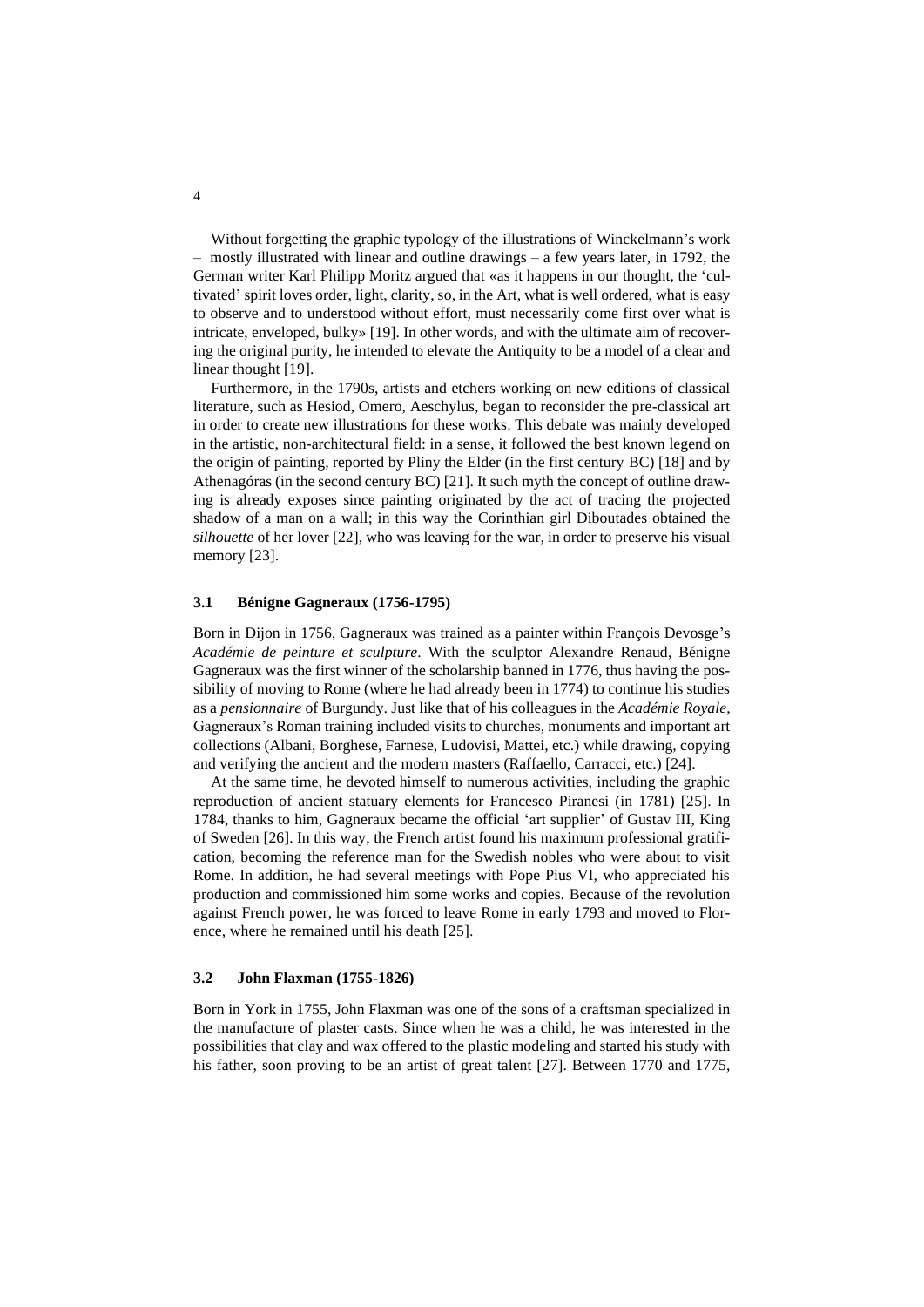John Flaxman attended the Royal Academy School of Art and worked as designer of Etruscan-style ceramics at Josiah Wedgwood Workshop [11]. This last experience was fundamental for its artistic education, since the concept of outline drawing passed from the reproduction of figures copied from the Etruscan and Greek potteries [28].

Between 1787 and 1794 he undertook his *Grand Tour* in Italy, where he met William Young Ottley. Here he traveled all around the Peninsula and visited Florence, Rome, Naples, getting into contact with many of the most significant examples of Italian art, from Cimabue to Raffaello, up to the classical antiquities of Herculaneum and Pompeii, developing a series of notebooks rich in sketches reproducing pieces of art, buildings and views in general [29].

In 1794 he returned in his homeland, where he was appointed an associate member of the Royal Academy in 1797, then an academic in 1800 and a professor of sculpture in 1810. At the same time, he worked for numerous private clients [27]. Since his return he no longer devoted himself to outline drawing, with the exceptions of the figuration of the poem by John Milton in 1810 and of the poems of Hesiod, in 1817. He died in London in 1826.

### **4 The importance of Gagneraux's** *trait* **and Flaxman's outline**

In this context, the interest for Gagneraux's and Flaxman's works is absorbed by the production of printed representations, thus engravings. In fact, thanks to the study of ancient vascular painting, Flaxman and Gagneraux realized the non-indispensability of color for a non-mimetic reproduction of reality. In this sense, the pure outline and the «paratactic rhythm» of those vascular representations were able to replace the rigorously perspective reconstruction of Renaissance-style representations, thus simplifying the composition of the images, still maintaining their naturalistic characteristics [19].

The French painter published his *Dix-huit estampes au trait* in Rome in 1792 [31] [32]. The interest in this collection is not dictated by the subjects represented, but by the graphic characteristic of the engravings, here understood as a true formal connotative language. Such language proclaims the superiority of the line over all the other elements of the image created by the artist, even on the drawing itself. Being aware of the fact that the «reduction of a figure to an outline drawing, without shading or modeling [...] is a procedure as old as the artistic practice» and that the practice of engraving does not lack examples of «linear drawings» formalized by simple, demonstrative and sufficient traits at the same time, this typology of representation is defined as «in direct function of the economy of the (graphic) medium» [23]. It is therefore important to remember that the *trait* drawing of Gagneraux does not constitute an absolute novelty in the panorama of representation, having already been widely used, for example in the tables of the 16th century architectural treatises [32], among all the *De Architettura* by Cesare Cesariano and *The Four Books of Architecture* by Andrea Palladio.

The eighteen prints, of different sizes [33], illustrate single episodes and show a synthetic use of the line: the *trait* surrenders its meaning from simple graphic expedient to the true essence of the representation. The approach to the line restores an analytical procedure that «contravened any speculative tension» [32]. Gagneraux was not the first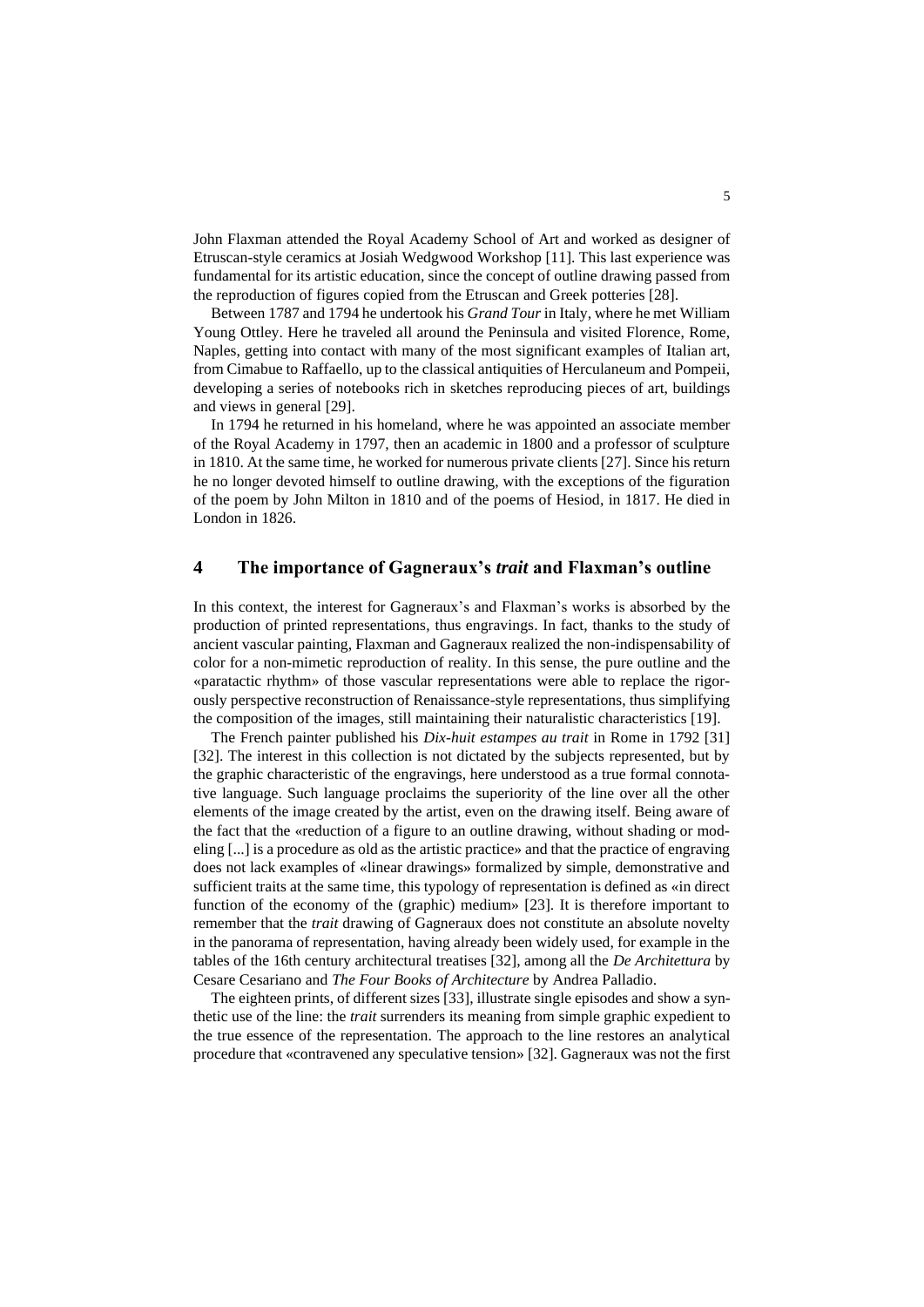interpreter of this formulation of communication: as early as 1778 the sculptor Jean Jacques Lamarie claimed that «drawing is all in the stroke» [30].



**Fig. 2.** Engravings from the *Dix-huit estampes au trait*, Musée des Beaux Artes, Dijon: **a.** *Portrait des deux filles de M. Le Comte de Sellon. De Genève*, 115x157 mm [33]; **b.** *La peinture*, 132x178 mm [33]; **c.** *Hébé*, 196x156 mm [33].

In Fig. 2 it is possible to notice how the attention for the use of the outline/*trait* appears both in the figures that animate the representations, as in the context, which is not specified (Fig. 2a), or a landscape (Fig. 2b) or a pseudo-architectural one ( Fig.2c). It is precisely this last case (one of the largest engravings of the series) that becomes the ideal link between the use of the outline in the previous or contemporary architectural treatises and the specific use, or rather the graphic expression, which GBC will interpret few years later.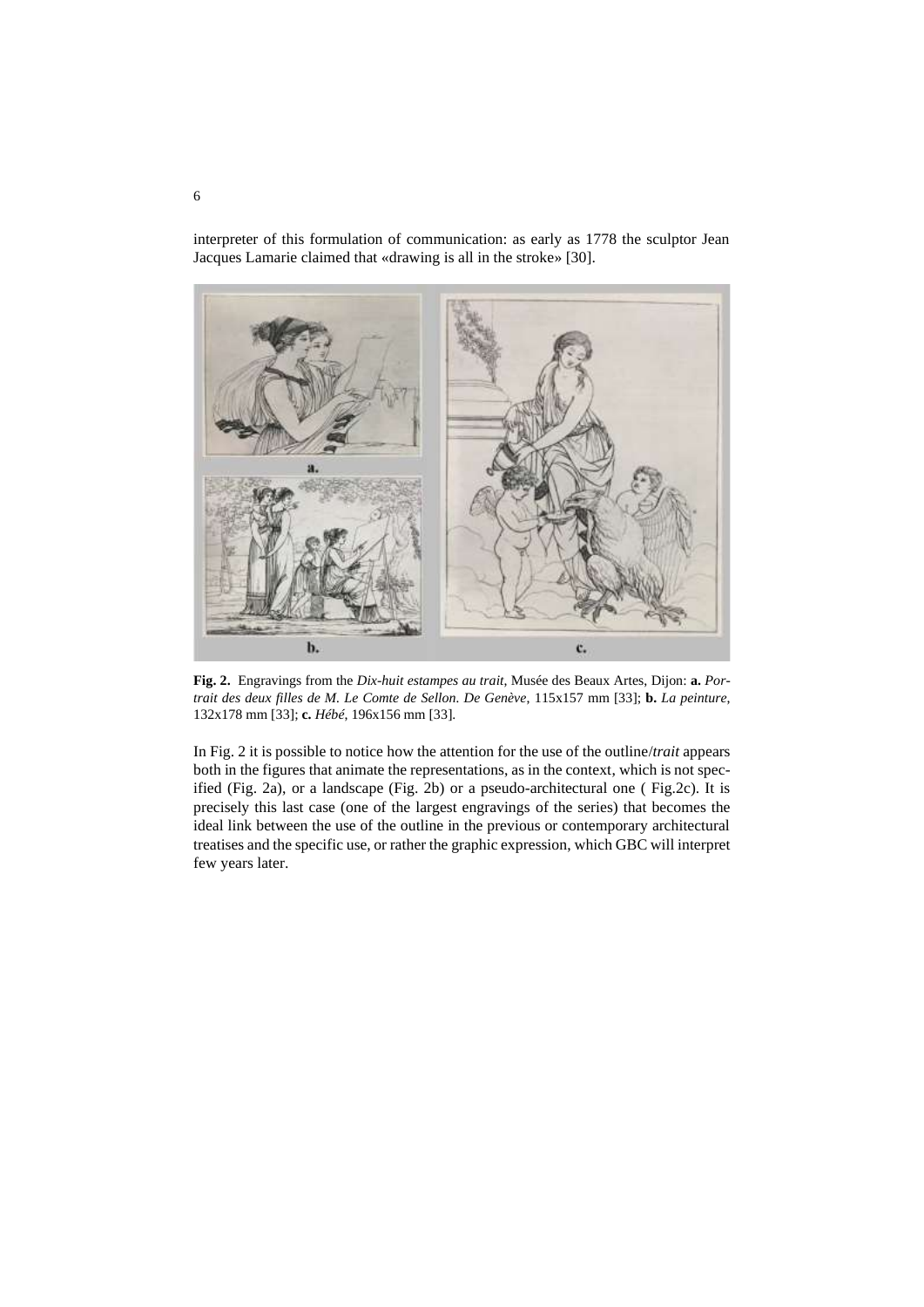

**Fig. 3.** Drawings by Gagneraux: **a.** Ante 1783, *Adam et Eve pleurant sur le corps d'Abel*, pen and black ink on paper, 350x260 mm, Musée des Beaux Artes, Dijon [33]; **b.** Ante 1782, *Le festin des dieux champêtre*, pen and black ink on paper, 521x697 mm, Gabinetto Disegni e Stampe degli Uffizzi, Firenze [33]; **c.** 1787 circa, *La cérémonie du jeudi-saint*, black ink and carcoal on paper, 360x530 mm, Musée des Beaux Artes, Dijon [33].

The peculiarity of these representations is also reflected in many original drawings by Gagneraux, that confirm his graphic intention, describing a possible transformation over time, from a sign still looking at the natural context (Fig.3a), (Fig 3b) to a sign probative of the simple physicality of a *predella* (Fig. 3c).

Concerning Flaxman's work, here I focus on the production of collections of engraved prints which might have provided a visual and cultural pretext to GBC for the realization of his *Vedute in contorno*.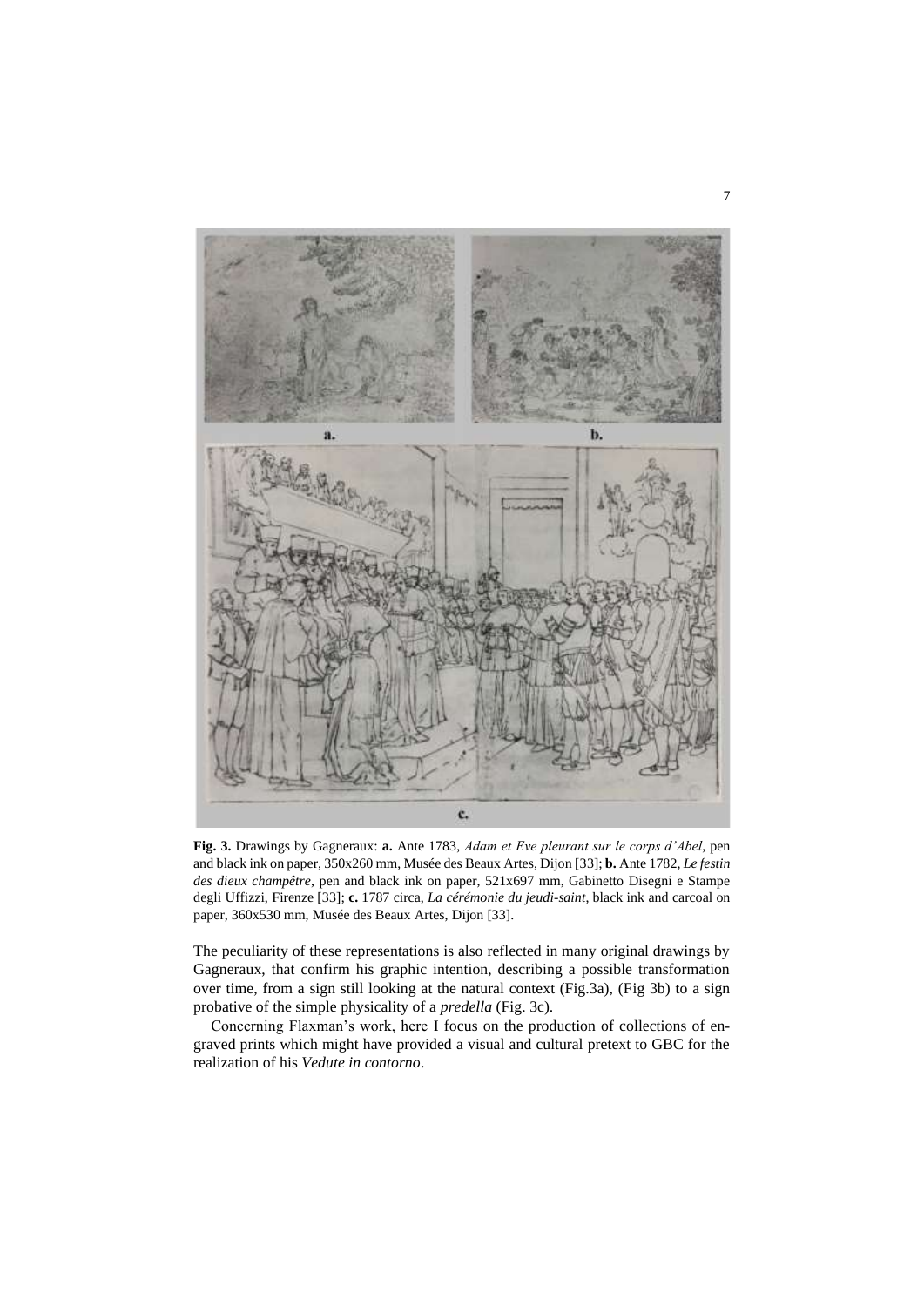In 1793 Flaxman, helped by the engraver Tommaso Piroli, published the first illustrated volume in Rome: *The Iliad of Homer*; *The Odissey of Homer*, (Fig.4a, b). In the same year (or perhaps in 1802) Flaxman illustrated Dante Alighieri's *Divina Commedia*, (Fig. 4c) still published in Rome.

With this type of representation he had set himself the goal of eliminating visual irregularities due to the figuration of the incidence of light and the effects of the texturing of the drawing, bringing his graphic vocabulary to the basic level of a rudimentary language formed by the pure sign/outline drawn on monochrome paper [23]. It is therefore clear that the intention to simplify one's visual research shines through the printing of «atmospheric quality» and «analyticity of chiaroscuro» which reflect all the «tension» and attention «to volumetric restitution» which will be subsequently completely overcome by the search for pure outline [10]. With this techno-graphic expedient Flaxman was able to place the reader, for example in the case of the *Divina Commmedia*, on a level that was now ethereal, now infernal compared to the representations of the same subjects that had happened up to then.

In 1795 he published the *Compositions from the tragedies of Aeschylus* in London (Fig. 4d). Still in 1817 he illustrated the *Compositions from the Works and Days, and Theogony of Hesiod*, engraved by his friend William Blake [23].

Flaxman's representations were «witnesses of the same fervent search for elemental purity and […] of the same mannered and exquisite results» [23], regarding the rediscovery of the classical canons in Greek art, likewise of architecture, the figurative arts of the late eighteenth century. As Piera Tordella states: the remarkable «diagrammatic reduction of form», being the symptom of Enlightenment rationalism, allowed Flaxman to operate a definitive process of «simplification and synthesis» [10], reaching the more important visual formalization of the most known «attempt to reduce the visual arts to a minimum vocabulary» [11]. The clever dosage of the thickness and the intensity of the outline, sometimes combined with the schematic shadows shown on the scene, allowed the flat Flaxmanian figures to create an intricate overlapping of parallel planes, [23], thus allowing the Artist to produce a style that is absolutely not mimetic, aimed at reducing the vision of objects to punctual information.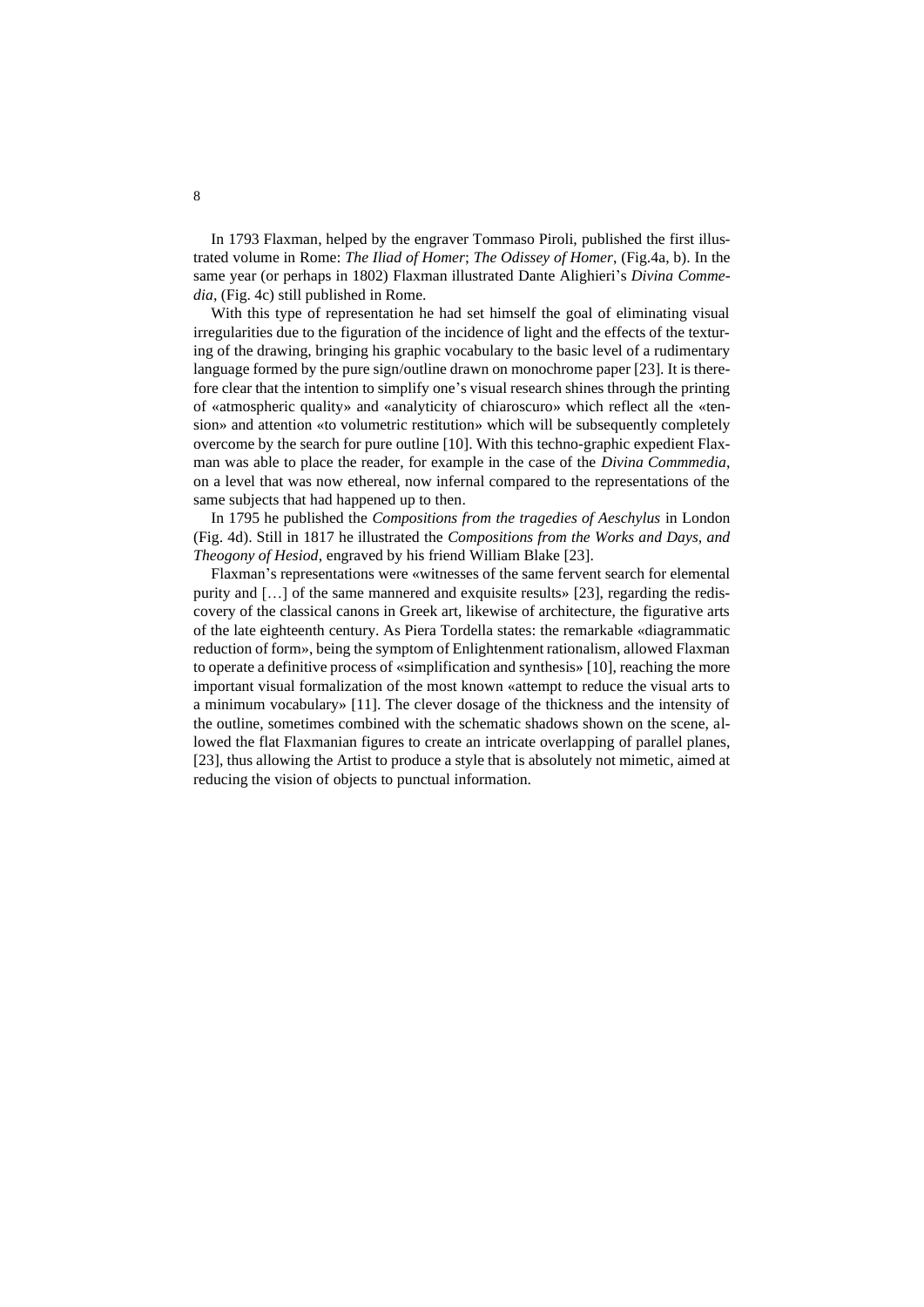

**Fig. 4.** Engraving by Tommaso Piroli on John Flaxman's drawings from: *The Iliad of Homer; The Odissey of Homer*: **a.** 1793, *Thetis finds Achilles mouring over the corpse of Patroclus* [23]; **b.** *Council of Jupiter, Minerva and Mercury* [34]; **c.** *Divina Commedia di Dante Alighieri*: 1793, *Circle of Angels around the sun* [23]; **d.** *Compositions from the tragedies of Aeschylus: Oath of the Sevens against Thebes* [23].

At this point is clear that Flaxman succeeded in the extremely synthetic intent of composing the image in all its forms by using line as a «visual device of modernity […] (highlighting) contours, shape, chiaroscuro, composition, movement, etc.» [35]. Precisely those images with a pure outline, configured as «linear abstractions of shapes and volumes» were able to define, at the end of the  $18<sup>th</sup>$  century, a new type of «visual text sometimes sharply re-edited, often intensely accepted, even by artists of other movements» [10] (like Henri Fuseli, Jaques-Luis David, William Blake). In this case, this anti-mimetic specification, in my opinion, will meet the interest of GBC. Furthermore, the two artists, like architects [35], were the proponents of the main theoretical and practical speculation of the neoclassical idea on the superiority of drawing and line over all other type of languages in the field of visual communication, particularly in the field of printed graphics and the representation of the human figure.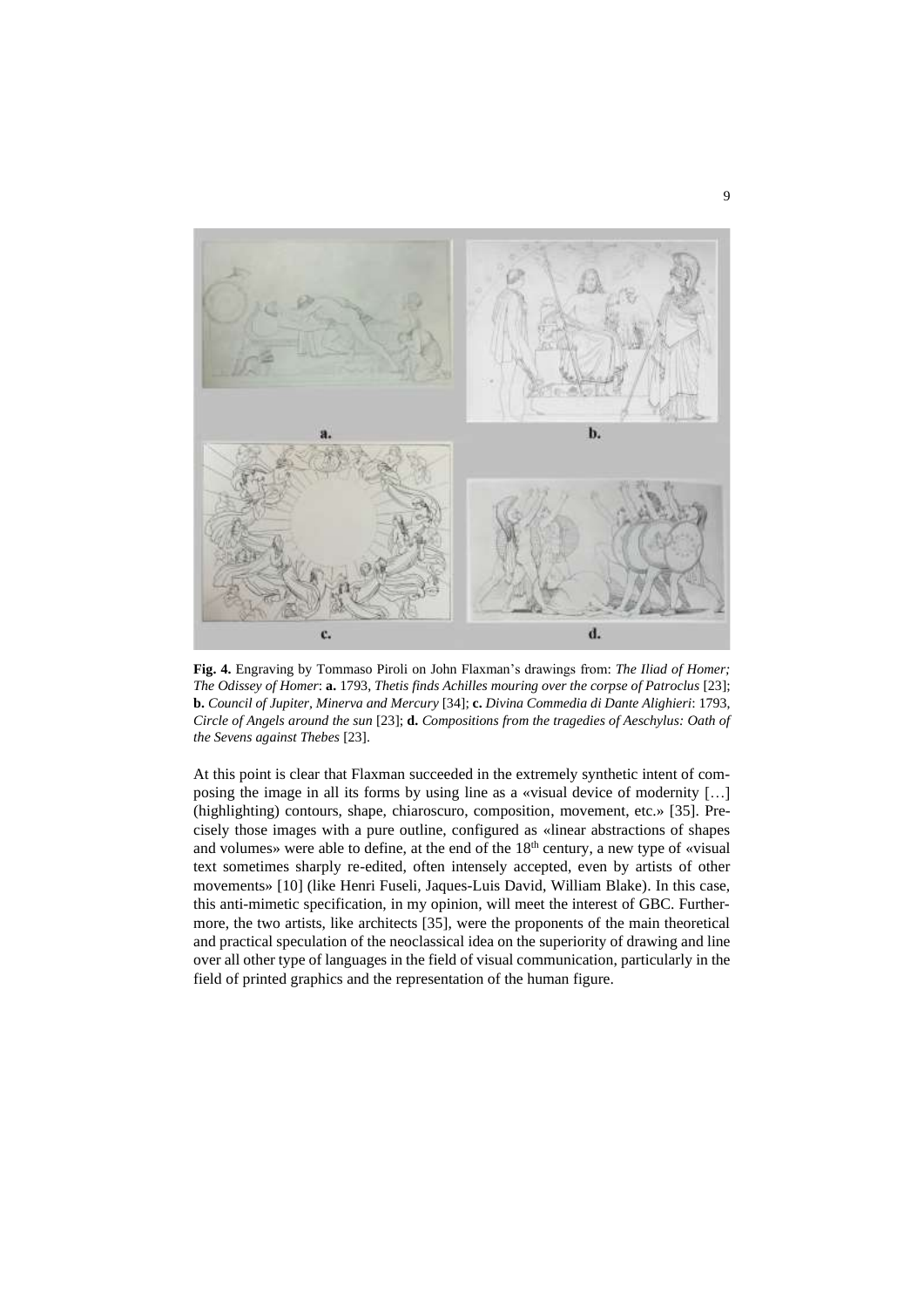# *5* **Giovanni Battista Cipriani:** *Degli edificj antichi e moderni di Roma. Vedute in contorno*

This collection of *vedute* of the city of Rome consists (in the specimen I consulted at the BiASA of Rome) of two volumes, each containing 62 prints plus the frontispiece, for a total of 124 *vedute* of the dimensions of approximately 110x90 mm.

Within GBC's vast graphic production, these volumes can be considered as breaking elements in the consolidated language of representation and communication. In fact, these views translate Flaxman's communicative theory into paper by representing the architectural subjects in a single outline, even if not in a consciously elaboration. This abstraction leaves room for the interpretation of the graphic sign, allowing the author to make an extremely significant eidetic synthesis.

GBC applies this methodology of representation to architectural subjects, for example the *Anfiteatro Flavio* (Fig. 5a), as well as to subjects more related to landscape thems, such as the *Circo di Caracalla* (or *Circo di Massenzio*) (Fig. 5b).

His experimentation starts from *vedute* characterized by a light, almost air, graphics [14]. In such occasions, however, the attempt to simplify the graphical 'act' does risk falling into a semantic contradiction of superabundant signs describing buildings, for example in the case of the view of the *Basilica di S. Pietro* (Fig. 6a). This kind of experimentation arrives at representations where the difficulty of rendering the infesting vegetation on ancient ruins becomes a pretext to bring up the pure volumes of the building masses, as in the case of the *Bagni di Paolo Emilio* (Fig. 6b).



**Fig. 5.** GBC, examples of *disegno in contorno* (outline drawing): **a.** *Colosseo*, vol. 1, f. 5r; **b.** *Circo di Caracalla*, vol. 1, f. 23r.

Due to the previous considerations, I believe that GBC obtains the best application, or rather the most convincing and strong communicative results, in the representation of architectural interiors.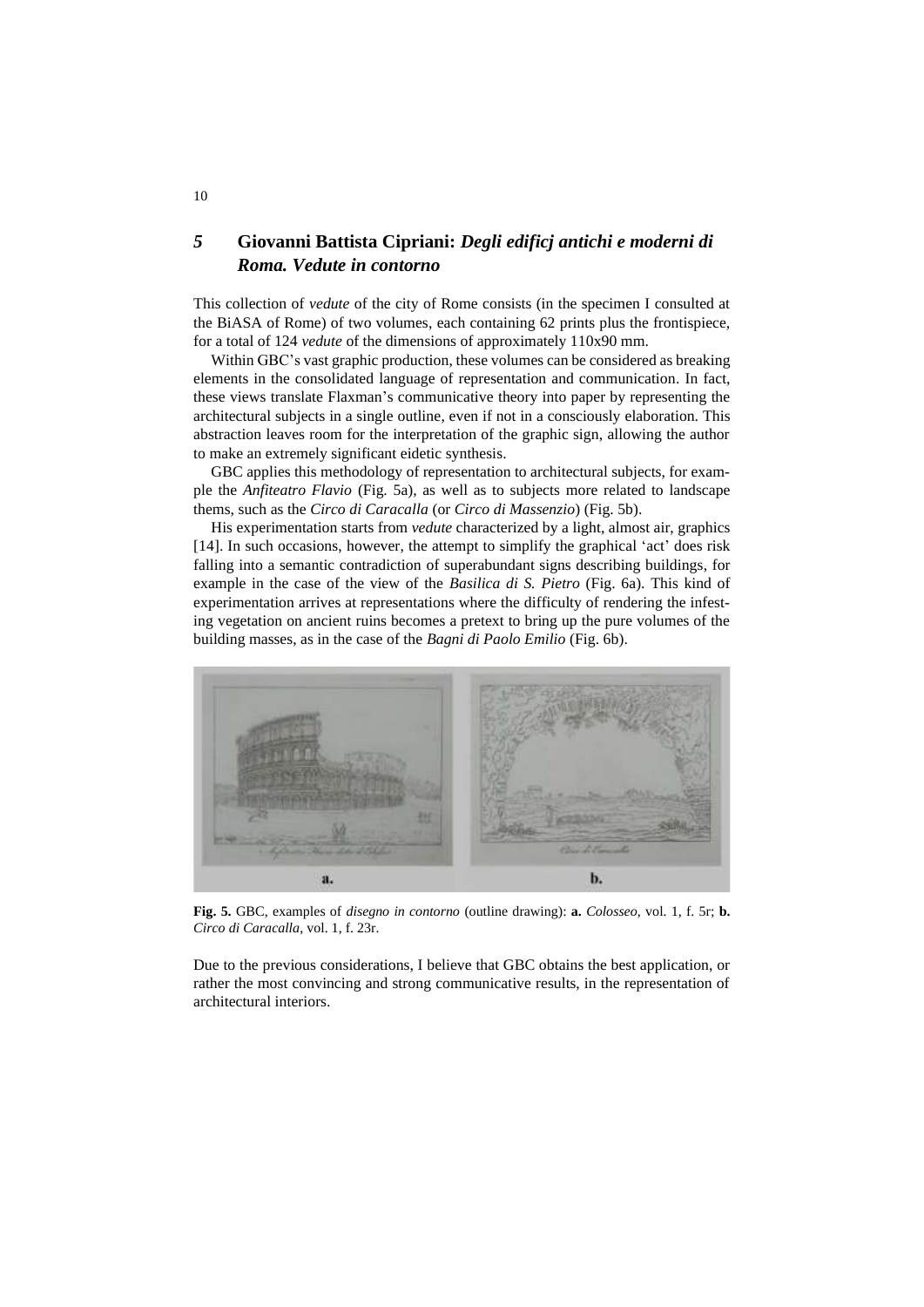

**Fig. 6.** GBC, examples of *disegno in contorno* (outline drawing): **a.** *Basilica di S. Pietro in Vaticano ed Obelisco Egizio*, vol. 1, f. 61r; **b.** *Bagni di Paolo Emilio*, vol. 1, f.18r.

Here, I bring for example the views of the hall of the Pantheon (Fig. 7a) and of the *Tempio di Claudio* (Fig. 7b). In both cases, it is evident how GBC manages to make the architectural space of the two interiors clearly legible without using chiaroscuro and contrasts but using only lines. Obviously, these views are quite rigid, but, in their small dimensions, fully embody the severe taste of neoclassicism based on Winkelmann's aesthetic theories. And, again, the view of the *Tempio di Claudio* takes this concept to its extremes by placing at the center of the picture not the intercolumniation, but the column; this vertical element is the base of the rigorous symmetry of the image produced GBC.



**Fig. 7.** GBC, examples of *disegno in contorno* (outline drawing): **a.** view of the hall of the *Pantheon*, vol. 2, f. 4r; **b.** view of the interior of the *Tempio di Claudio*, vol. 2, f. 42r.

Therefore, this collection of *vedute* is a very interesting expressive declination of what the city of Rome was able to arouse in each single interpreter of its views, also thanks to the innumerable stratifications of its urban facies. Moreover, the *vedute* acted the role of possible forerunners of the – now somehow obsolete – postcards.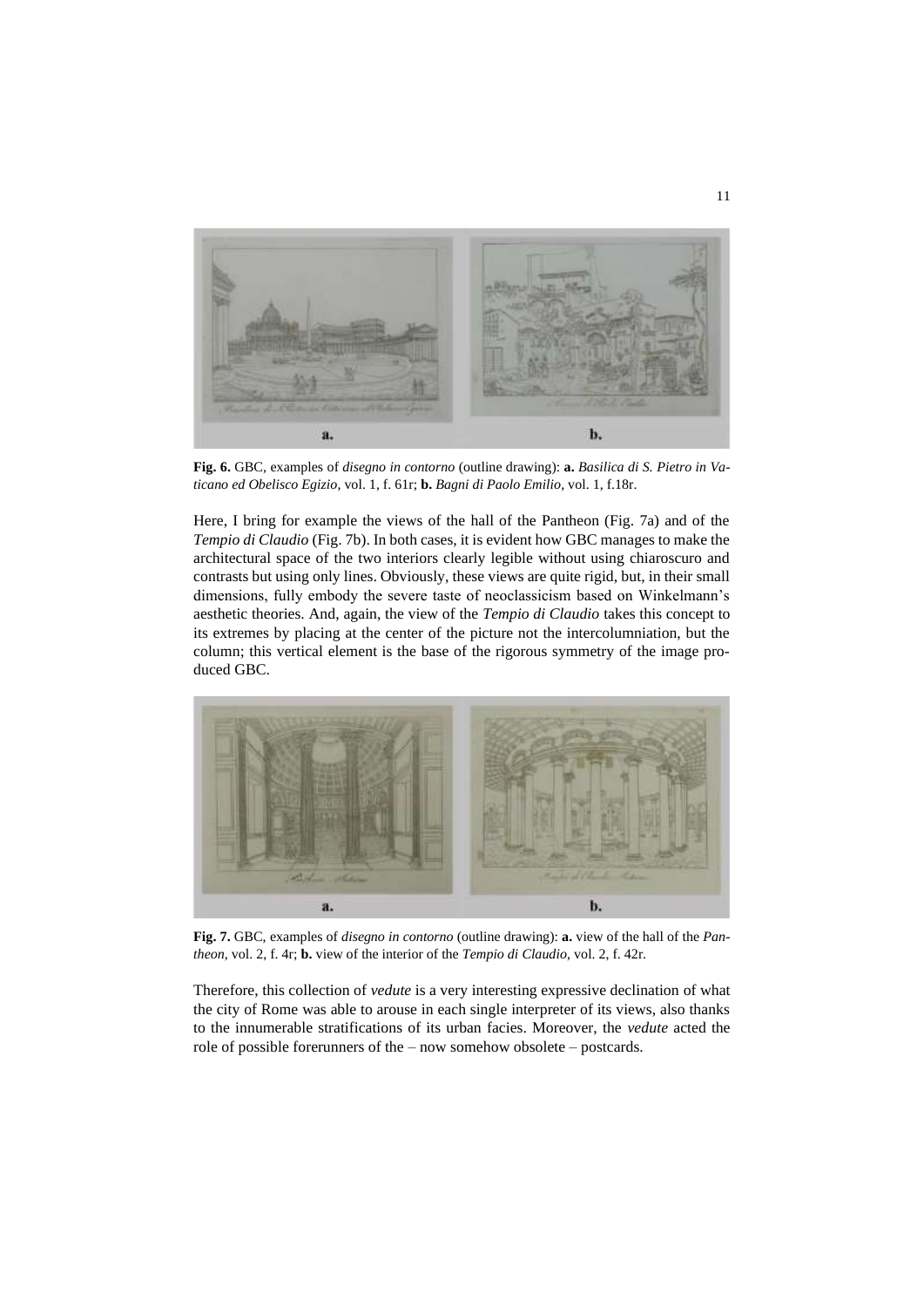The Author himself, within the preparatory manuscript of the textual descriptions to be attached to the *vedute*, provides us with another possible hint for their interpretation. In fact, he reveals his innovative communicative intentions regarding pure outline drawing by declaring his rigorous inclination to 'simplify' the reading – or the visual comprehension – of such images, while taking care of the 'economy' of the cultural and material production process. Still, he highlighted that all the views represented the as built as surveyed by him [37].

## **6 Conclusions**

Thanks to the analysis here presented, it is clear how GBC implemented a continuous mediation between the aesthetic of Giovanni Battista Piranesi' archaeological curiosity and of the Karl Friedrich Schinkel's neoclassical rigor. Moreover, sometimes he mediated these with visual expressions with other that, somehow, anticipate the Romanticism which its dawn int that years. This anti-mimetic visual specific, in my opinion, met the interest of GBC, whom, on the other hand, elevated the vision as a probative instrument of the goodness of his work and, consequently, of the visual and communicative result of his *vedute in contorno*.

Here, GBC emerges as an experimenter of a communicative practice that found its origin both from the consolidated practice of architectural Drawing and from the debate on its supremacy over the other Arts. Still, he arises the ideal anticipator of the much more famous works by Paul-Marie Letarouilly, as well as a simplifier of the code of visual communication aimed at popularizing the architectural fact as an extreme graphic-visual reworking of the cultural prerogative of neoclassicism.

## **References**

- 1. Carpo, M.: L'architettura dell'età della stampa. Oralità, scrittura, libro stampato e riproduzione meccanica dell'immagine nella storia delle teorie architettoniche. Jaka Book, Milano (1998).
- 2. De Rubertis, R.: Verso quale rappresentazione? Diségno, 2, 23–32 (2018). DOI: https://doi.org/10.26375/disegno.2.2018.5
- 3. Hind, A.: La storia dell'incisione dal XV secolo al 1914. Allemandi, Torino (1998).
- 4. Debenedetti, E.: Giovanni Battista Cipriani. Studi sul Settecento romano, 22, 235–236 (2006).
- 5. Pasquali, S.: Fortuna di G. B. Montano del tardo Settecento: un taccuino di disegni di Giovan Battista Cipriani. Il disegno di architettura, 25-26, 18–23 (2002).
- 6. Amadei, E.: Tre architetti romani dei secoli XVIII-XIX. Capitolium, XXXV(10), 18–22 (1960).
- 7. Cipriani, G. B.: Libraccio, o miscellanea di memorie spettanti alle belle arti di Giò. Batt.a Cipriani Sanese. Manoscritto con disegni, BNCR VE 1207 (1801).
- 8. Cipriani, G. B.: Indice delle figure relative ai Principij di architettura civile di Francesco Milizia. Salomoni, Roma (1800).
- 9. De Bernardi, A.: Forma, Spazio, Percezione. Giardini, Pisa (1979).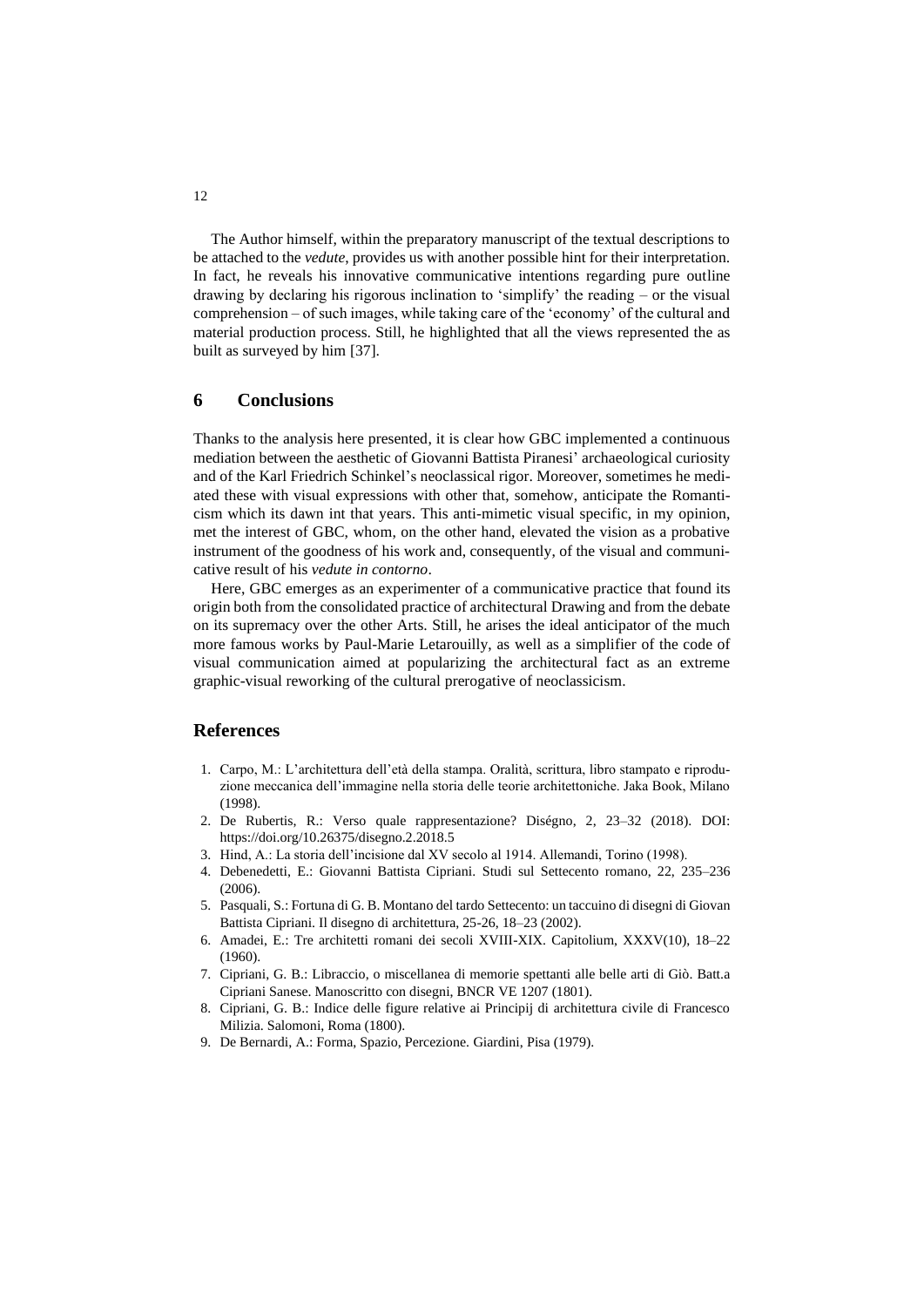- 10. Tordella, P. G.: Il disegno nell'Europa del Settecento. Ragioni teoriche ragioni critiche. Olschki, Firenze (2012).
- 11. Cipriani, G. B.: Monumenti di fabbriche antiche estratti dai disegni dei più celebri autori da Gio. Battista Cipriani Sanese. Tomo I. s.e., Roma (1796).
- 12. Bentivoglio, E.: Alla ricerca del disegno smarrito: «Lettera» da Roma. Il disegno di architettura», 0, 1–3 (1989).
- 13. Bentivoglio, E.: Il "Libraccio" di Giovanni Battista Cipriani. In: Architettura nella storia. Studi in onore di Alfonso Gambardella, vol. 1, pp. 368–373, Skira, Milano (2007).
- 14. Debenedetti, E.: I Taccuini di Giovanni Battista Cipriani. Studi sul Settecento Romano, 31, 207–236 (2015).
- 15. Olschki, C.: Giovan Battista Cipriani. Quaderni di Studi Romani, 11, 7–20 (1940).
- 16. Pavignano, M: Rappresentare l'architettura. Il viaggio ideale di Giovanni Battista Cipriani tra disegni, libri e stampe. Ph.D. Dissertation in Architectural and Landscape Heritage, tutor Prof. arch. A. Marotta Ph.D., co-tutor Prof. arch. S. Pace Ph.D., Politecnico di Torino, Scuola di Dottorato, 2019 July 11<sup>th</sup> (2019).
- 17. Marotta, A.: Un linguaggio trasversale: il segno come traccia grafica. In: EGRAFIA 2012, pp. 457–460. Facultad de Arquitectura, Urbanismo y Diseno de la Universidad Nacional de Cordoba, Cordoba (2012).
- 18. Morghen, R.: Principi del disegno. Pagliarini, Roma (1786).
- 19. Fragonara, M.: Incisione a contorno e l'idea del bello. Appunti sull'incisione neoclassica. Rassegna di studi e notizie, XXVI, 71–96 (2002).
- 20. Plinio il Vecchio: Storia naturale, vol XXXV.
- 21. Athenagóras: The apologetiks of the learned Athenian philosopher Athenagóras, Londra (1914).
- 22. De Rosa, A.: Geometrie dell'ombra. Storia e simbolismo della teoria delle ombre. CittaStudiEdizioni, Milano (1997).
- 23. Rosenblum, R.: Transformation in late eighteenth century art. 3rd ed. Princeton University Press, Princeton (1974).
- 24. Laveissière, S.: Bénigne Ganeraux primo Prix de Rome degli stati di Borgona. In Bénigne Ganeraux (1756 – 1795) un pittore francese nella Roma di Pio VI, Roma, Galleria Borghese, Aprile – Giugno 1983, catalogo della mostra, pp. 20–25. Accademia di Francia a Roma – De Luca Editore, Roma (1983).
- 25. Sandström, B.: Bénigne Gagneraux e la Svezia. In Bénigne Ganeraux (1756 1795) un pittore francese nella Roma di Pio VI, Roma, Galleria Borghese, Aprile – Giugno 1983, catalogo della mostra, pp. 31–40. Accademia di Francia a Roma – De Luca Editore, Roma (1983a).
- 26. Hoffmann, P.: Pio VI e Roma cultura, arte e società. In Bénigne Ganeraux (1756 1795) un pittore francese nella Roma di Pio VI, Roma, Galleria Borghese, Aprile – Giugno 1983, catalogo della mostra, pp. 26–30. Accademia di Francia a Roma – De Luca Editore, Roma (1983).
- 27. Thomas, J.: John Flaxman, R. A. (1755 1826). Journal of the Royal Society of Arts, 104(4966), 43–66 (1955). Disponibile on-line:<http://www.jstor.org/stable/41368419> (ultimo accesso 18 marzo 2018).
- 28. Whinney, M.: Flaxman and the eighteenth century. A commemorative lecture. Journal of the Warburg and Courtauld Institutes, 19(3/4), 269–272 (1956). Disponibile online: http://www.jstor.org/stable/750298 (ultimo accesso 18 marzo 2018).
- 29. Brigstocke, H.: Refocusing the Grand Tour: John Flaxman and the reappraisal of early Italian painting and sculpture, 1787-94. In: Brigstocke, H., Marchand, E., Wright, A. E. John Flaxman and William Young Ottley in Italy, pp. 3–24. The Walpole Society, Londra (2010).